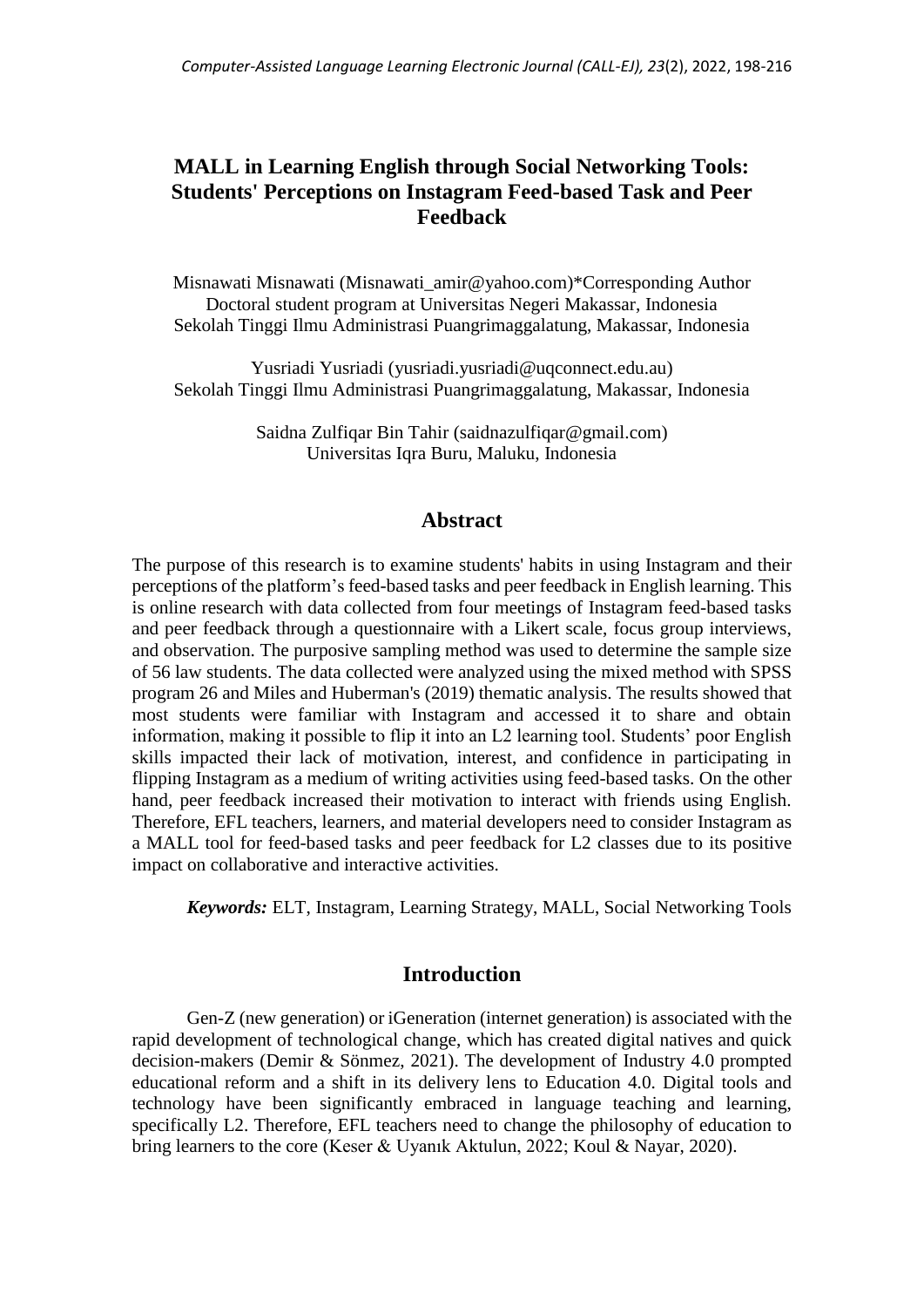Mobile-Assisted Language Learning (MALL) is a revolutionary technique that blends digital technology with language learning (Ahmadi & Tabatabaei, 2021; Baytekin & Su-Bergil, 2021). MALL broadly refers to language learning activities conducted on mobile devices irrespective of the time and place (Gonulal, 2019; Ireland et al., 2020). This educational process impacts teaching and learning both inside and outside the classroom, thereby increasing the development of mobile technology for education and language acquisition (Al-Sharah et al., 2021; Wrigglesworth, 2019).

According to Gonulal (2019), social networking features have made their way into MALL to aid people in language learning (Gonulal, 2019). Preliminary research showed that students use information and communication technologies through MALL-oriented applications as digital learning resources (L. Carvalho et al., 2020; Navarro-pablo et al., 2019; Woods, 2020). Examples are Facebook, Facebook Messenger, Instagram, WhatsApp, LINE, Twitter, Workplace by Facebook, Microsoft Teams, Microsoft Yammer, Snapchat, ResearchGate, Academia.edu, Slack, Skype, Zoom, and Google Meet. Language learners have opportunities for language learning by allowing interaction on these platforms (Gonulal, 2019).

Instagram, one of the most popular social networking platforms, is likely to support language learning activities on mobile devices that deal with the MALL approach. The full features incorporated in this platform will enable students to interact and communicate actively, improving their language skills (Sari & Wahyudin, 2019; Yeh & Mitric, 2019). In addition, users can access it irrespective of their time and location because it supports blended learning synchronous and asynchronous activities. Teachers can use a variety of activities to incorporate Instagram into their classes to improve students' writing and interaction skills in the language class (Kohar, 2022; Oliveira et al., 2022). Writing prompts in captions, photos, and videos posted on Instagram can become students' feed-based tasks and peer feedback capable of motivating them to write their phrases in response to the uploaded information (Hentasmaka & Cahyono, 2021). Furthermore, other students can address these phrases through comments (Carvalho & Santos, 2022; Gunasinghe et al., 2018).

This research evaluated the use of Instagram as a social networking tool in MALL due to its numerous positive impacts as a teaching medium for L2. The aim is to facilitate engagement between students and explore their perception of Instagram as a medium or tool for learning English, not only to share and obtain information. Although several types of research were conducted on social networking tools as a MALL, there is none on Instagram as a medium for writing skills using feed-based tasks and peer feedback. Similarly, there are no studies related to the perceptions or opinions of students on the use of this platform as a MALL. The introduction of feed-based tasks and peer feedback to students open new insights regarding other uses besides being a social media tool, such as in writing short and clear captions easily. This research evaluated Instagram as a writing strategy with the results used as a new reference for education stakeholders, specifically those interested in L2 learning, such as EFL teachers, students, and material developers.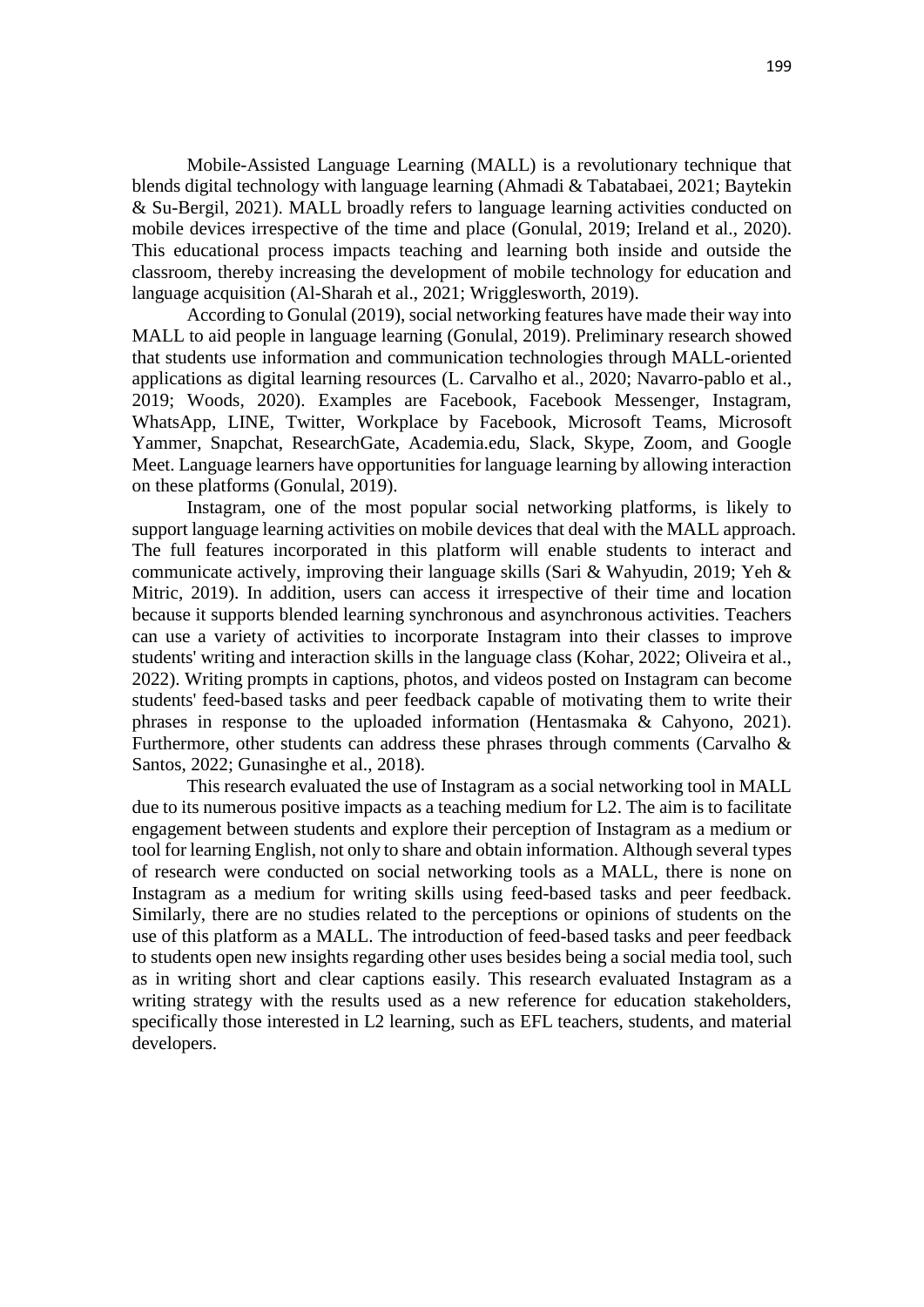#### **Literature Review**

#### **MALL through Instagram as Social Networking Tools**

Students are one of the most significant factors that expanded the use of technology in education (Boonmoh et al., 2022). According to Pham & Lai (2022), teenagers worldwide live in a digitalized society with extensive exposure to digital technology (Pham & Lai, 2022). Furthermore, the widespread use of mobile phones embedded with technology has become impossible to keep students away from accessing the internet. This is because students carry these devices along to communicate, resolve doubts regarding what they learn in class, and connect to the outside world. It indicates that mobile devices can act as a practical alternative to learning technologies (Doan, 2018). Teachers need to employ these gadgets as learning partners to capture learners' attention (Al-Ahdal & Alharbi, 2021).

Modern technologies have enabled the use of electronic devices in education, such as creating ubiquitous learning environments that promote individualized interaction (Hou & Aryadoust, 2021; Sürüç Sen, 2021). The inception of the Covid-19 pandemic led to the mandatory use of mobile devices for online learning (Beyranvand & Rahmatollahi, 2021). The swift transition to online teaching fundamentally changes teachers' teaching approach, which is one of the reasons for the increase in MALL (Guo, 2022). According to preliminary research, MALL is used to maintain learners' interest, increase engagement, and raise their learning motivation (Pham & Lai, 2022; Rajendran & Yunus, 2021; Zai, 2021). It can be integrated into mobile applications such as social networking tools, including Facebook, Instagram, YouTube, etc (Ali et al., 2021).

Instagram is one of the most commonly used social media platforms, with 63% of its users spread globally (Akkaş et al., 2020; Ali, 2021; Manca et al., 2022; Nirmalasari & Liliani, 2022). Oliveira (2022) stated that this platform enables individuals to post images and short videos, write and read captions in photo descriptions, remark, and send direct messages (Oliveira et al., 2022). Ali (2021), which explored the effects of Instagram as a MALL tool on EFL learners, showed that it helps English Language Learners (ELLs) improve their overall vocabulary and communication skills. Furthermore, ELL use of Instagram as a MALL tool for informal language learning was largely positive. This research indicated that social networking platforms and MALL applications could be practical mobile language learning tools (Ali, 2021).

This is in line with preliminary research which investigated the use of Instagram as a MALL (Al-Ahdal & Alharbi, 2021; Ali, 2021; Beyranvand & Rahmatollahi, 2021; Rajendran & Yunus, 2021; Sürüç Sen, 2021). Instagram can also assist ELLs (Ahmadi & Tabatabaei, 2021; Conklin, 2021; Nirmalasari & Liliani, 2022; Ramalia, 2021; Saputri, 2021; Tarigan et al., 2021; Wagner, 2021) to enhance their vocabulary, communication abilities, and overall language skills. Rasyid et al. (2021), in their literature review, noted that Akhiar's research (2017) on Instagram has a high positive impact effect on learners' attitudes toward writing English (Rasyiid et al., 2021). Wagner (2021) recommended the introduction of MALL through Instagram for learners to use multimodal literacy activities to create posts. Wagner stated that this activity can provide out-of-class digital immersion experiences where learning is imaginative, humorous, and playful (Wagner, 2021). Instagram can help educators complement lectures, share unique and exciting material, and provide teaching points even after the formal class is complete (Katz & Nandi, 2021).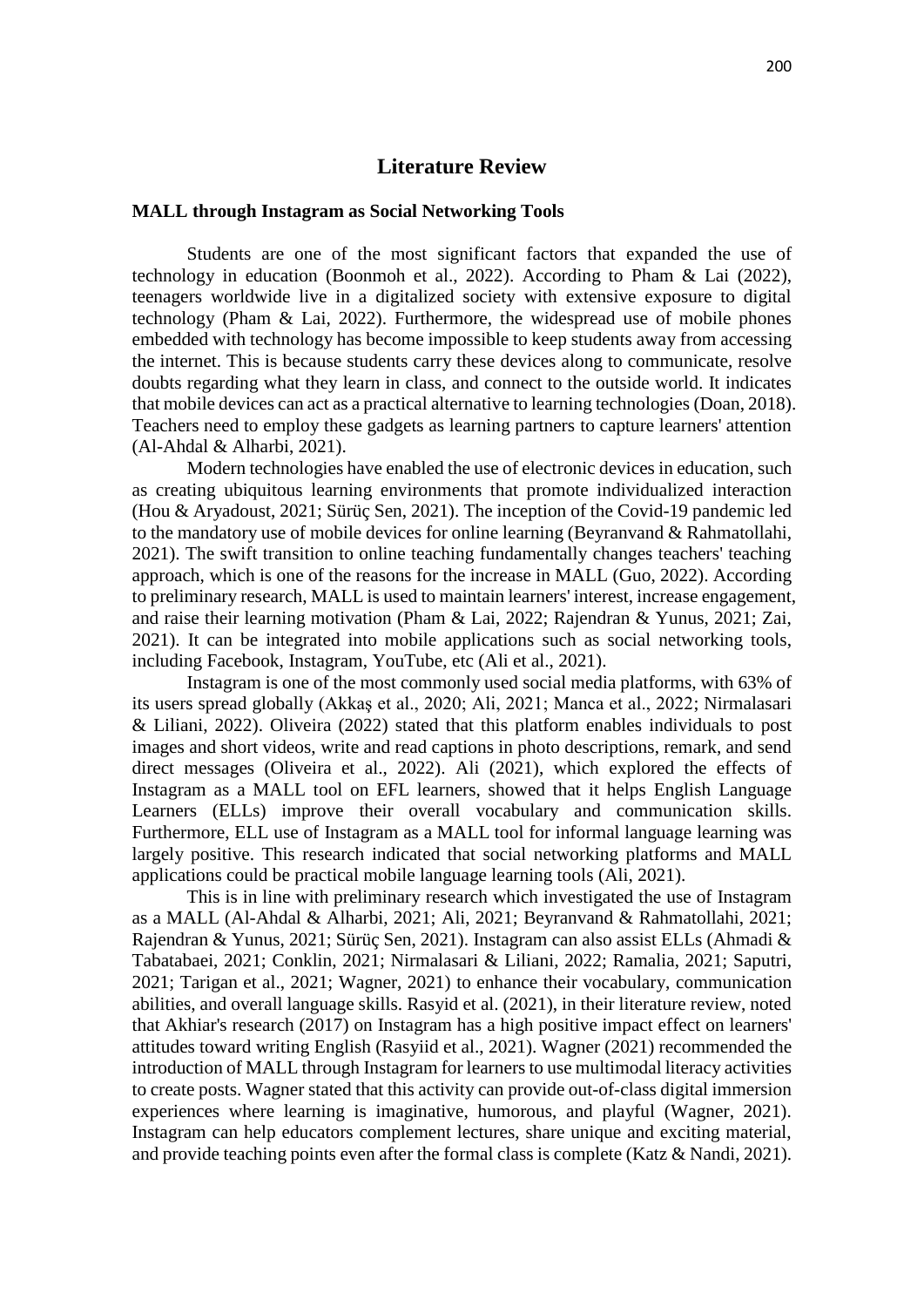#### **Instagram Feed-based Task and Peer Feedback**

Instagram is a social media platform that lets users share photos and videos with captions (Ramalia, 2021; Saputri, 2021; Tarigan et al., 2021). Insta-story or feed is used to publish educational materials, maintain contact with the audience through personal messages, and receive feedback, such as comments. Teachers can use "feeds" on Instagram to help students improve their writing abilities because it is intentionally built to share images or short videos, thereby creating fun (Katz & Nandi, 2021). According to Ramalia (2021), Instagram is a suitable platform for writing classes (Ramalia, 2021).

Tarigan et al. (2021) stated that Instagram gives positive feedback, which promotes students to be spatially and linguistically aware of their English writing skills (Tarigan et al., 2021). Students need to pay close attention to their essays before posting them on their Instagram feed, which motivates them to do their best in writing. Therefore, it is appropriate to use this social media platform in learning to write the exposition text (Nirmalasari & Liliani, 2022). This is an impactful platform that enables students to have access to their colleagues' writing and be involved in the process (Tarigan et al., 2021). Teachers also use it to instruct other students to provide comments or criticism on their friends' feeds, known as peer feedback. A. R. Carvalho & Santos (2022) stated that Instagram involves synchronous communication on written activity (A. R. Carvalho & Santos, 2022).

Peer feedback, often known as peer assessment, has attracted the attention of various researchers and ESL/EFL teachers. It relates to activities in which learners provide input and receive feedback from their peers on their writing (Hentasmaka & Cahyono, 2021). In collaborative learning, online peer feedback is crucial because it aids both providers and receivers develop and refining their metacognitive knowledge (Tan & Chen, 2022). The use of online-based peer feedback in writing has been the subject of numerous researches. For example, Lam (2021) and Abri et al. (2021) investigated the usefulness of Web-based peer feedback in advancing EFL essay writing and discovered that it has the potential to assist L2 writers (Abri et al., 2021; Lam, 2021). Similarly, Zhang et al. (2021) investigated online peer assessment and learners' roles, which provided valuable educational implications for improving creativity in online learning (Zhang et al., 2021).

Instagram, which is gaining more popularity worldwide, is considered a potential tool in language learning and instruction (Ali, 2021; Manca et al., 2022). Few scientific studies have analyzed the role and use of this platform in the language learning environment, specifically in writing activities. However, no detailed studies were conducted on students' perceptions of using Instagram as an education and language learning platform, specifically for feed-based tasks and peer feedback. It is essential to determine how students perceive this activity, which is still new in L2 teaching. Students' perception is necessary for enriching, sharpening, and improving their knowledge related to teaching. The findings of this research can be a reference for education stakeholders in concluding whether Instagram is the right tool to be applied in distance or blended learning to support the MALL approach. The three research questions concerned are presented as follows:

- 1. What are students' habits of using Instagram?
- 2. What are students' perceptions of Instagram Feed-based Tasks in learning English?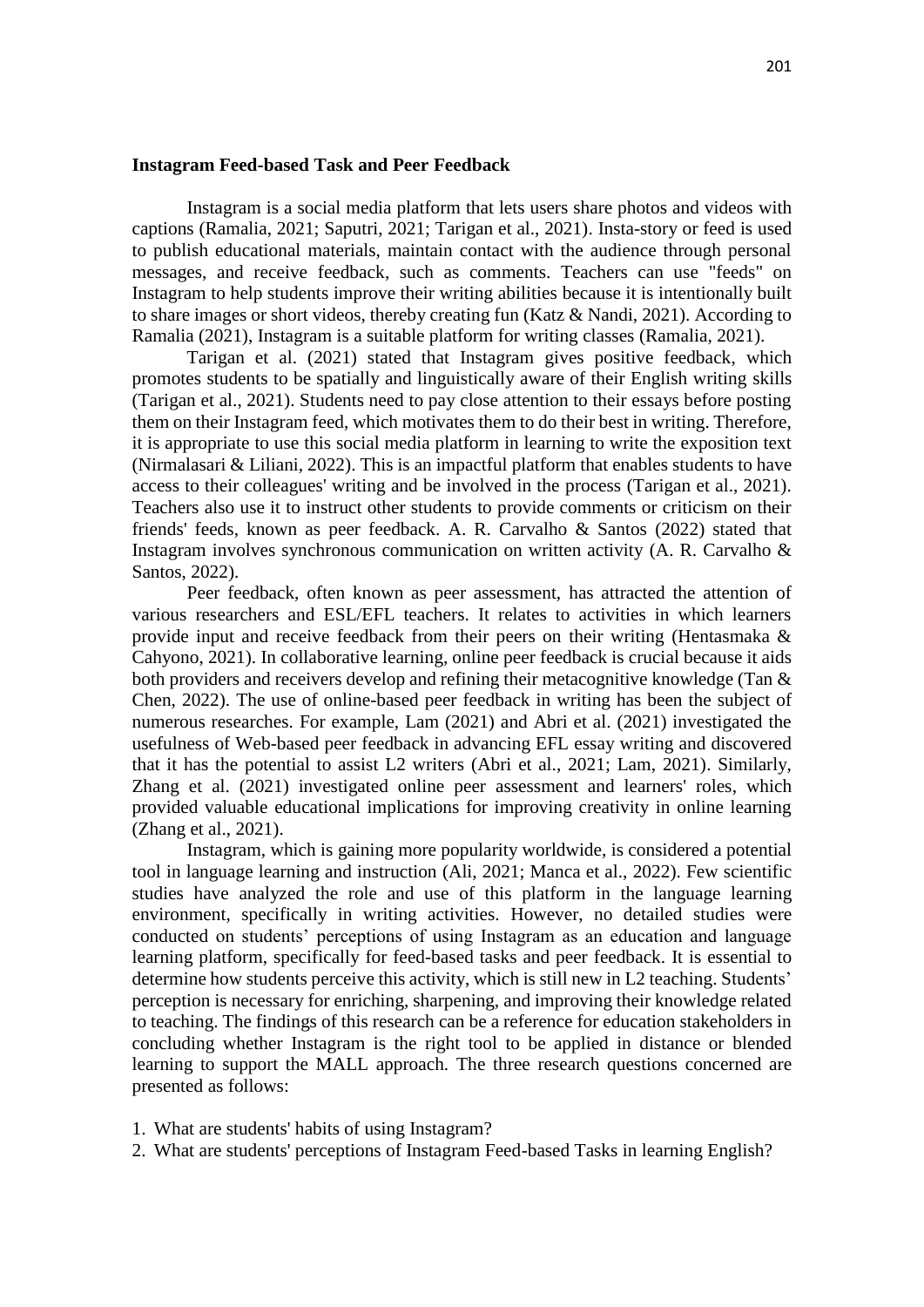3. What are students' perceptions of Peer feedback through Instagram in learning English?

# **Method**

## **Research Design**

This research, which consists of two variables, namely Instagram feed-based tasks and peer feedback, was carried out online due to the social distancing policy associated with the Covid-19 pandemic. The qualitative and quantitative methods in unequal ratios were used to conduct this research. The qualitative method through Focus Group Interviews (FGI) was only used when low accumulated scores were obtained using a questionnaire from the quantitative collected process.

Data were collected through questionnaires with questions from FGI and reinforced using interviews. Furthermore, an observation instrument consisting of several points on a checklist was used to investigate students' behavior during the treatment process.

The Likert scale was used to analyze answers to students' perceptions based on the research variables. Since this research related to students' perceptions, each instrument item described their feelings and emotions towards applying Instagram feed-based tasks and peer feedback in the classroom. The validity and reliability of the data were tested using the SPSS 26 program, while the Pearson correlation at a significance of 0.30 was used to determine the threshold. The research instrument was declared accurate, assuming the Cronbach alpha value is greater than 0.6.

Furthermore, in-depth interviews through FGI were conducted to track students' responses, which comprised average to low scores. FGI was held synchronously through Zoom meetings, containing approximately nine statements with very high neutral answers. It took approximately 45 minutes to conduct this FGI interview, with the results presented in diagrams and snippets of verbal interview transcripts.

## Table 1

*Questionnaire for Students' Habit of Using Instagram*

- 1. I have been using Instagram for a long time
- 2. I use Instagram to share and get information
- 3. I have always liked to upload photos and write captions in English
- 4. In the future, I will use Instagram to share information using English

## Table 2

*Questionnaire for Students' Perception of Instagram Feed-based Task*

- 5. Doing assignments through Instagram is something very new to me
- 6. This is the first time I am submitting assignments using Instagram
- 7. I am happy to submit English assignments using Instagram
- 8. I feel confident submitting English assignments using Instagram
- 9. I feel motivated to work on assignments if they are submitted through Instagram

## Table 3

*Questionnaire for Students' Perception of Peer-feedback through Instagram*

10. I feel happy to comment on assignments uploaded by my classmates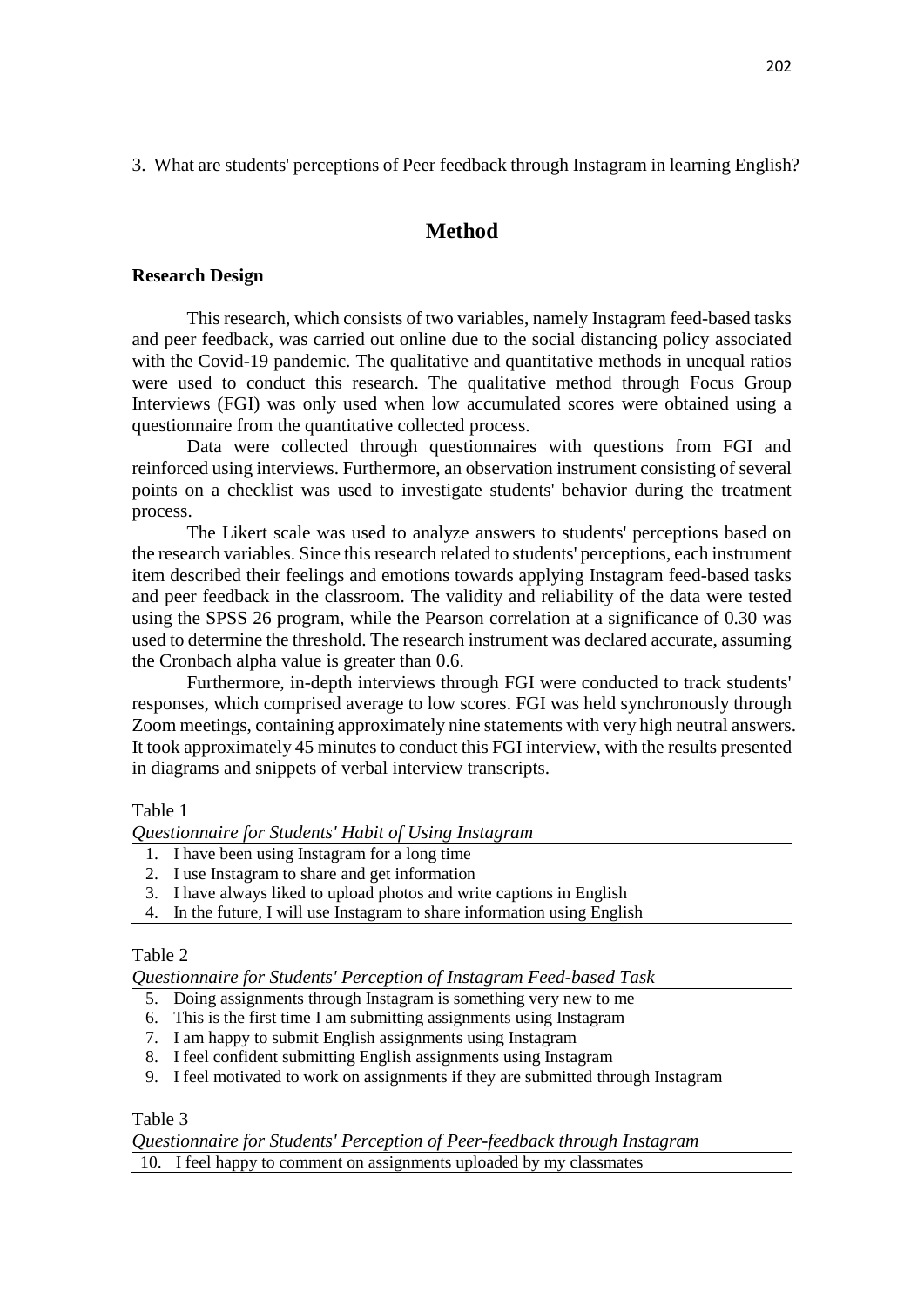- 11. I feel happy reading my friends' comments on my assignments on Instagram
- 12. I feel excited replying to my friends' comments on Instagram
- 13. My friend's comments motivate me to upload statuses on Instagram using English

#### **Participants**

This research was conducted at Sekolah Tinggi Ilmu Hukum Pengayoman, located at Bone Regency, South Sulawesi, Indonesia. Data were collected from 56 students comprising 35 women and 21 men aged 18-20 years, using the purposive sampling method. The result showed that students with the highest pre-adult age familiar with the use of Instagram were from other classes. All participants were labeled S1-S56, which means Student1to Student56.

All participants were law students in the first semester of 2021/2022 at the School of Law who studied English. According to the researchers and lecturers, the application of MALL through Instagram is very suitable for undergraduate students due to its popularity among teenagers. In addition, students have been using Instagram for social networking purposes for a prolonged period.

The aims and objectives of this research were determined before its completion by applying the learning strategy in the four meetings while conveying its outline to students verbally. Participants knew their role, which is crucial and needed to get students' willingness to give their accurate perceptions. Therefore, data on the application of Instagram feed-based tasks and peer feedback were collected from the participants.

#### **Data Collection**

There are several advantages of online data collection, such as 1) fast response time, 2) cost efficiency, 3) ease of data management, 4) flexible and controlled format, 5) accessible technology, and 6) easy-to-use platform (Anas et al., 2022). In this research, data was entirely collected online due to the social distancing policy associated with the Covid-19 pandemic. Therefore, the questionnaire data collection was carried out through a google form and interview through a Zoom meeting. All forms of instruction were blended synchronous in Zoom meetings and asynchronously through WhatsApp Group.

This research started by providing treatment at the four meetings. This was followed by a questionnaire evaluation using the feedback given on FGI as the teaching strategy. A questionnaire provided through a google form consisted of 3 questions, with each category consisting of 13 statements. Students were given approximately 7 minutes to complete the questionnaire and 30 minutes allocated for their answers to be checked. A Likert scale for 1-5 points was used to determine students' perceptions.

FGI was held synchronously through Zoom meetings and interview sessions based on their framework and survey results. The discussions were based on statement items with low accumulated scores to further investigate why students failed to approve the statement. Approximately nine statements provided very high neutral answers from the questionnaire results, running for 45 minutes. However, only 20 out of 56 participants were selected to join FGI because it only needed the full attention of those capable of giving neutral answers with the low accumulated scores. It was also to avoid noise in the virtual room.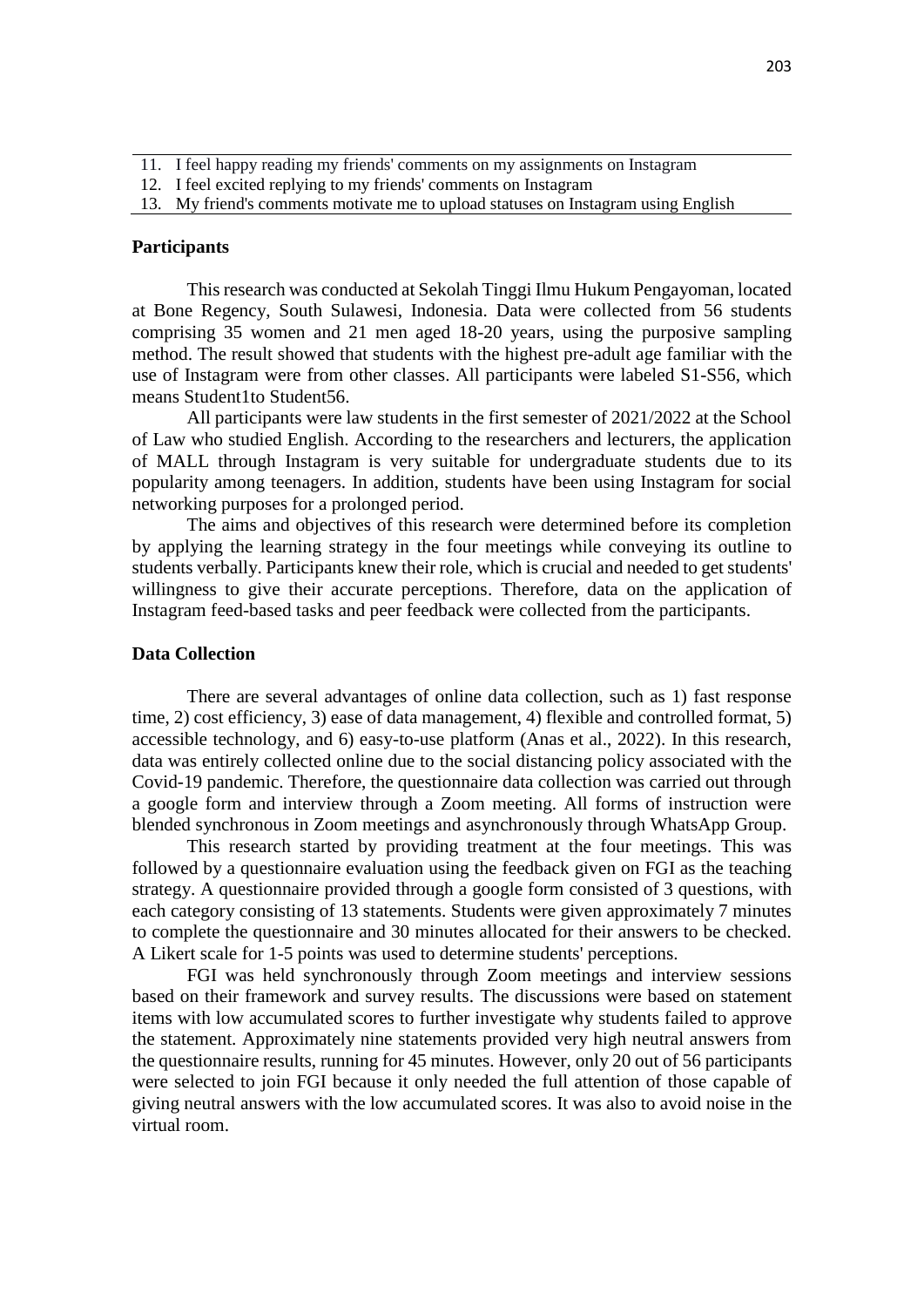Thematic analyses were performed for the transcribed and encoded FGI data through semi-structured interviews (Miles et al., 2019). The interview summary was confirmed to identify the follow-up data collected before closing FGI. In addition, the process was recorded using Zoom for future reference and usage.

#### **Data Analysis**

This research used SPSS 26 program to generate descriptive statistics of the questionnaire results. The analysis was attached in a chart using the Likert scale with the interpretations consisting of "strongly agree" (SA), "agree" (A), "neutral" (N), "disagree" (D), and "strongly disagree" (SD) denoted by 5, 4, 3, 2 and 1, respectively (Sugiyono, 2013). Furthermore, the average score categorized by the formulation compiled by Sudjono (2011) was measured, indicating that the minimum, maximum, and range scores were 56, 280, and 224. The alternative category used consisted of very high, high, moderate, low, and very low, with the value obtained by dividing 224 by 5 to obtain 44. Hence, the scale category defined was 236-280, 191-235, 146-190, 101-145, and 56-100 for very high, high, moderate, low, and very low (Sudijono, 2011).

The thematic analysis stage by Miles and Huberman (2019) was used to analyze the data collected through interviews for reduction, display, and draw conclusions (Miles et al., 2019). In the reduction stage, the information gathered during the FGI was recorded and played several times to determine the themes and sub-themes that emerged to take as raw data. The keywords were recapped with a focus on essential data to determine the theme and sub-theme. This was followed by data analysis, which was conducted using a matrix in the form of a brief description within the narrative text. In this stage, the recordings were exported to transcribe the data for encoding into the text to obtain the final version.

A credibility and dependability test was conducted to determine the validity and reliability of the interview data. This was carried out through extended observations by returning to the field to talk again with participants. Furthermore, before the interview began, students were advised to use any information obtained as a reference for readers. The correct and accurate answer was the most important factor in this research. Discussions were also carried out with colleagues to provide input and criticism from the beginning of the activity until the preparation of the results. Finally, conclusions were drawn and verified.

#### **Results**

The research questionnaire results on students' perceptions of Instagram feedbased tasks and peer feedback are shown in Table 4. The results come from the three research questions, such as, *What are students' habits of using Instagram? What are students' perceptions of Instagram feed-based tasks in learning English?* Also, *What are students' perceptions of peer feedback through Instagram in learning English?* This table provides data on the three categories of students' perceptions. These results are specific and likely to differ from other ELT strategy contexts. Furthermore, these results can also be used as initial data to evaluate and consider the use of MALL-based social networking tools through Instagram.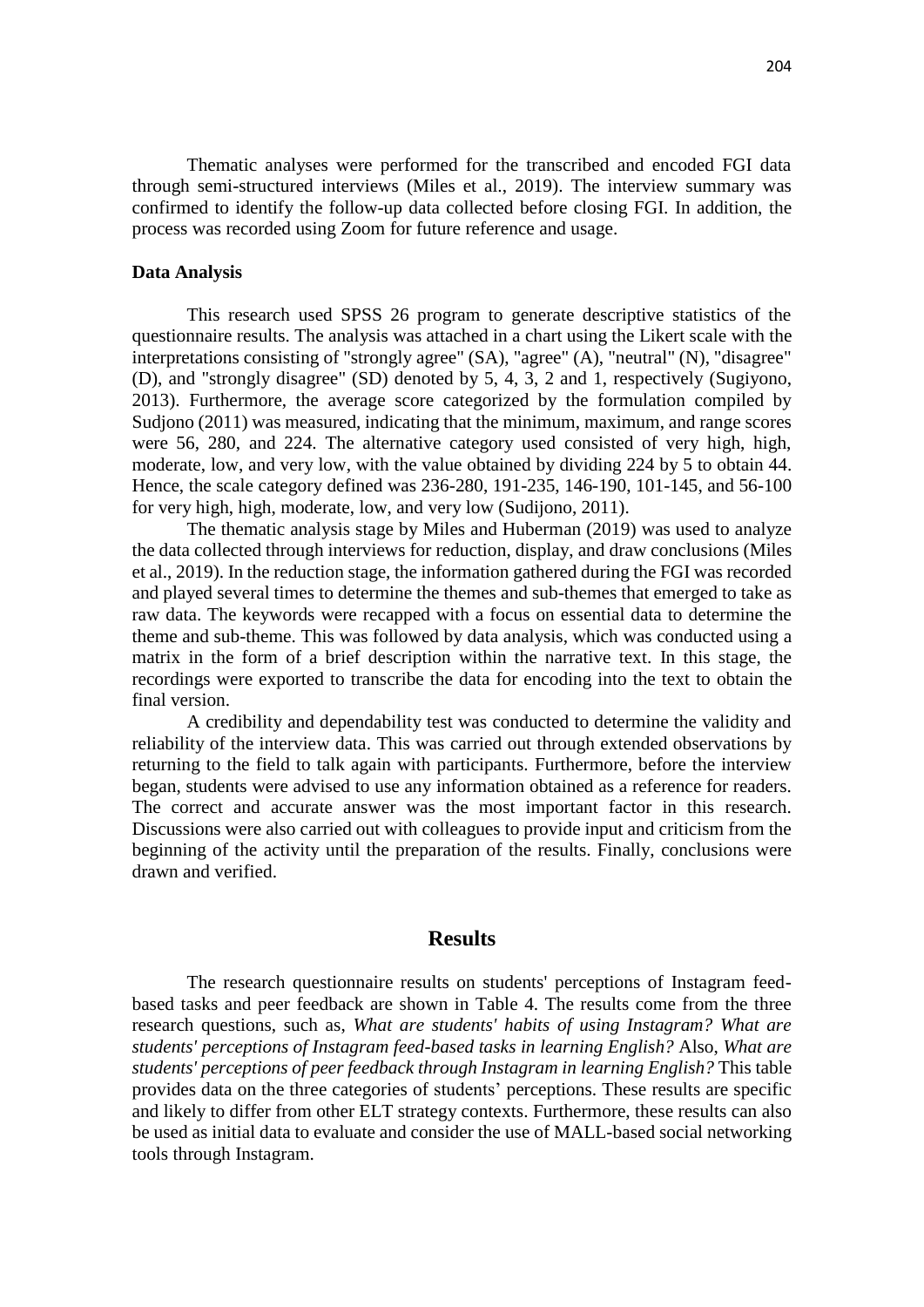| Perception<br>Category                   | <b>Statements</b> | Strongly<br>Disagree | Disagree       | Neutral | Agree | Strongly<br>Agree | N  |
|------------------------------------------|-------------------|----------------------|----------------|---------|-------|-------------------|----|
|                                          |                   |                      |                | 9       | 26    | 19                | 56 |
| Students' habit<br>of using<br>Instagram | 2                 |                      | 0              | 8       | 19    | 28                | 56 |
|                                          | 3                 |                      | 9              | 27      | 12    | 7                 | 56 |
|                                          | 4                 |                      | 4              | 25      | 16    | 11                | 56 |
|                                          | 5                 | 2                    | 4              | 9       | 22    | 20                | 56 |
| Instagram                                | 6                 | 3                    | 1<br>T         | 4       | 24    | 25                | 56 |
| Feed-based                               | 7                 | 3                    | 9              | 18      | 14    | 12                | 56 |
| task                                     | 8                 | 3                    | 12             | 17      | 15    | 9                 | 56 |
|                                          | 9                 | $\overline{c}$       | 10             | 19      | 16    | 9                 | 56 |
|                                          | 10                | $\Omega$             | 1<br>1.        | 19      | 19    | 17                | 56 |
| Peer feedback<br>through                 | 11                | 0                    | $\overline{2}$ | 17      | 19    | 18                | 56 |
| Instagram                                | 12                | $\Omega$             | $\overline{2}$ | 18      | 21    | 15                | 56 |
|                                          | 13                |                      | $\overline{2}$ | 19      | 20    | 15                | 56 |

Table 4 *Students' Questionnaire Results*

Table 4 shows the overall value of students' questionnaire results regarding the varying use of Instagram as a MALL tool. However, by directly analyzing these numbers, it was assumed that most students agreed and enjoyed this learning strategy. The result showed the average score number of students who "strongly agree," and "neutral" are on the high category scale of 205 and 206. The "agree," "strongly disagree," and "disagree" statements are in the very high and low categories with a total of 243, 17, and 57. In detail, each statement item of the research questions is presented and described individually.

The first research questionnaire category focuses on the question, *"What are students' habits of using Instagram?"* The results are shown in Figure 1 and Table 5.





*Results of Questionnaire for Students' Habit of Using Instagram*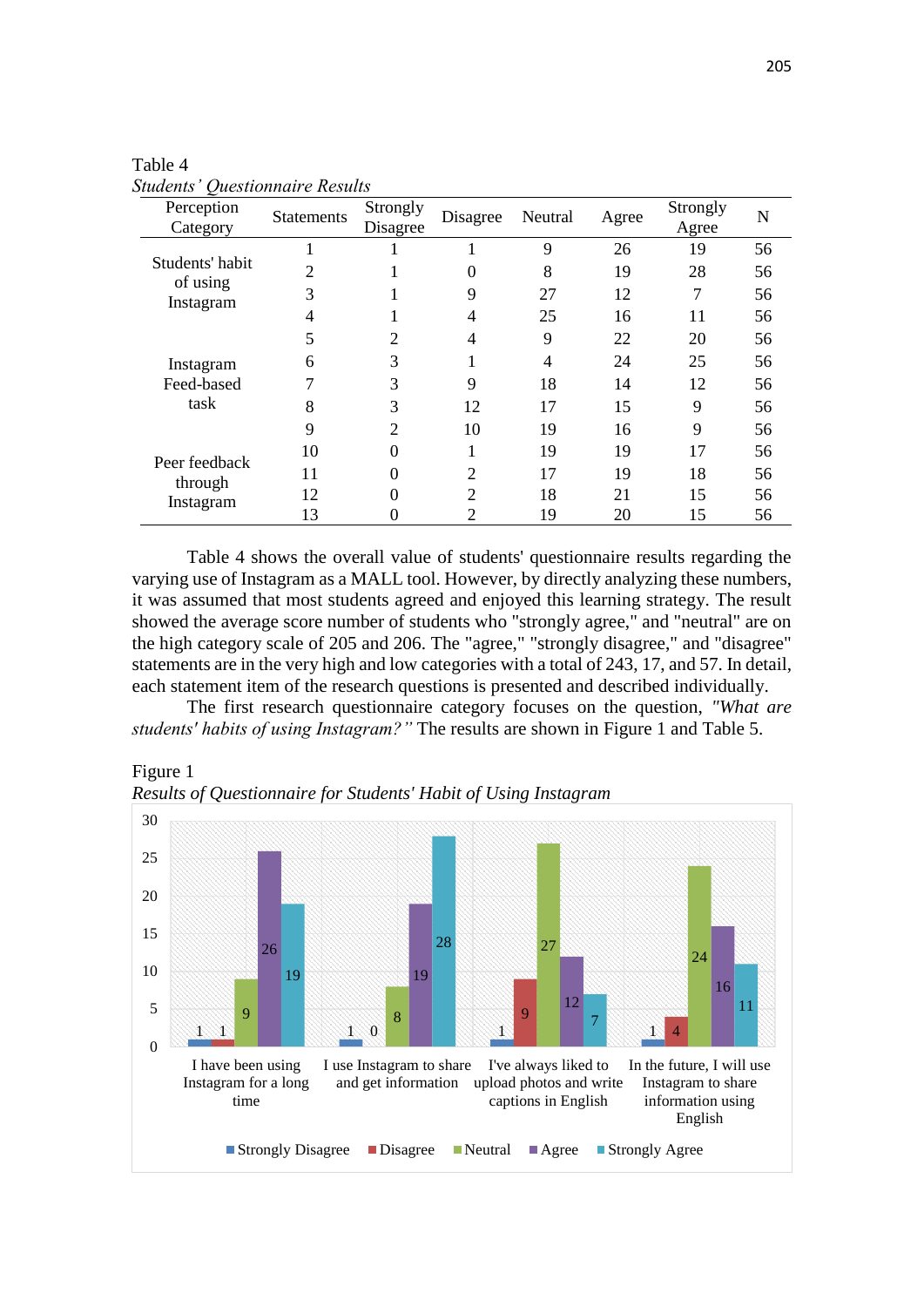| N <sub>0</sub> | <b>Statements of Perception</b>                          |     |       | N Sum Mean | Std.<br>Deviation |
|----------------|----------------------------------------------------------|-----|-------|------------|-------------------|
|                | I have been using Instagram for a long time              | 56. | -229  | 4.09       | .859              |
|                | I use Instagram to share and get information             | 56. | 241   | 4.30       | .851              |
|                | I've always liked to upload photos and write captions in | 56. | - 183 | 3.27       | .944              |
|                | English                                                  |     |       |            |                   |
|                | In the future, I will use Instagram to share information | 56. | 199   | 3.55       | .952              |
|                | using English                                            |     |       |            |                   |

Table 5 *Descriptive Statistics for Students' Habit of Using Instagram*

Figure 1 and Table 5 show that this application has become popular among students. According to the calculation of the scale category by Sudjono (2011), they are 236-280, 191-235, 146-190, 101-145, and 56-100 in the very high, moderate, low, and very low categories. The average score for more than 45 students using Instagram to share and get information is 4.09 and 4.30. However, most students are still hesitant to share information in English, mainly writing captions.

The following quote results from statements 3 and 4 provided for FGI, which explores students' doubts. It was held on September 30, 2021, and the Indonesian transcriptions were translated into English.

The questions are: *Why do most of you hesitate to upload photos and write English captions on Instagram? Why do not you try doing it?*

To be honest, I like, and I often post photos in my Instagram feed and story. However, I have not used English for my captions because I am not confident in using the language, and I am scared of being mocked by my friends. Maybe I will try it sometime by using google translate *(smiling)*. (S10)

Yeah, I constantly upload photos, but mainly at Insta-story. Sometimes I use English captions by copying a quote from google *(being giggle)*, which is the same reason for others. I am hesitant due to the possibility of choosing the wrong words, but it is not hard to conduct because of the online dictionary. (S39)

Personally, I have posted my photos with English captions in them. However, one of my friends said the following, "Hey, you post a lot on social media, acting such as *"Bule"* (foreigner), we are Indonesian, tho!" Since then, I have found it weird using English to create posts, and maybe I need to block my friend first before captioning again *(laughing)*. Just kidding, yeah, I will try again sometime. (S55)

The transcript above represents students' opinions about their habits on Instagram, their deficiencies in English language skills, and fluency expectations. They believe that writing caption in English is a learning process and admitted to being happy seeing their followers on Instagram who often write captions in English. This is because they believe that those capable of speaking it are smart and follow trends. However, the lack of support system and self-confidence are the obstacles experienced, which affect their learning process and the possibility of writing captions in English.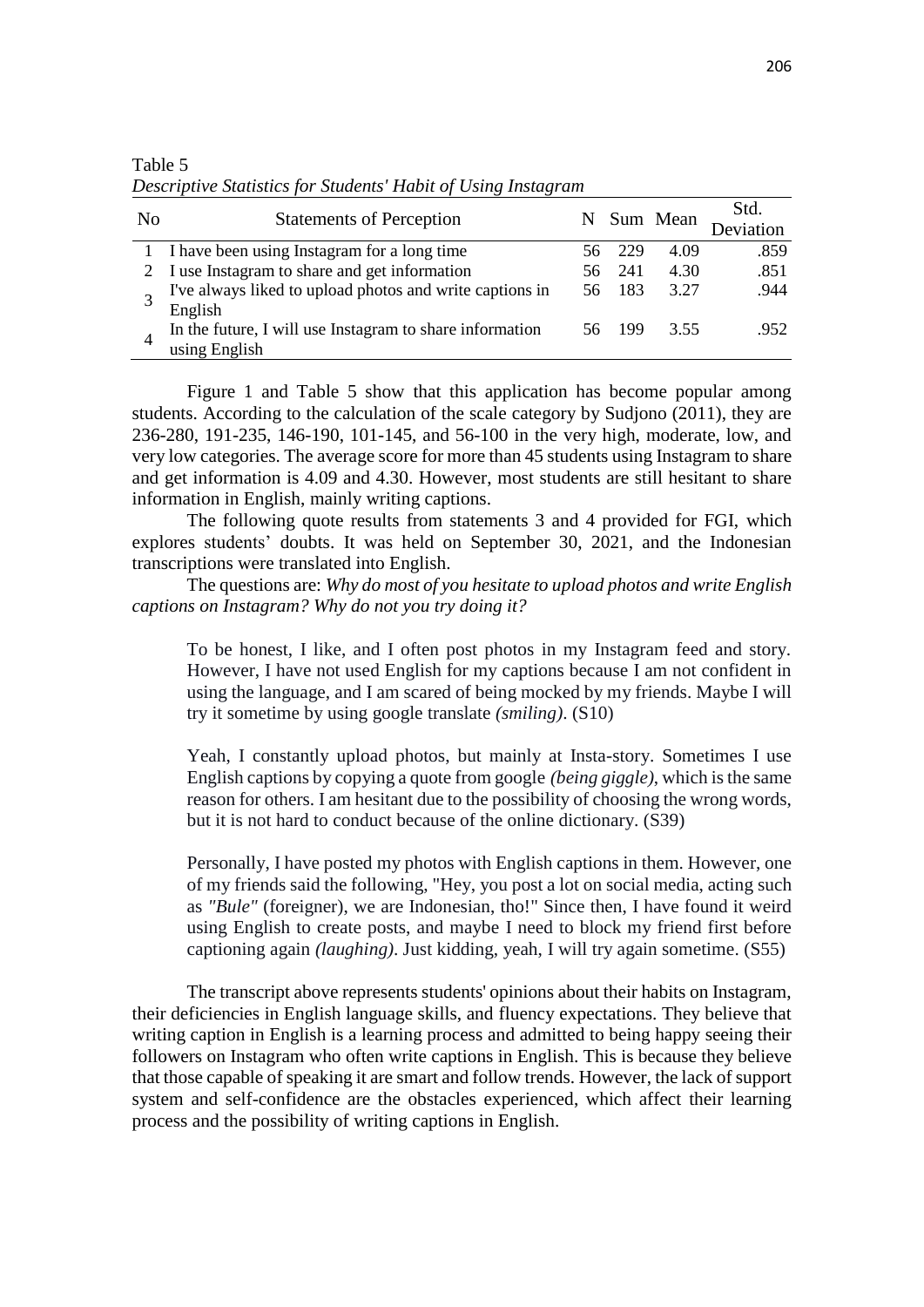

Figure 2 *Results of Questionnaire for Students' Perception of Instagram Feed-based Task*

## Table 6

*Descriptive Statistics for Students' Perception of Instagram Feed-based Task*

| N <sub>0</sub> | <b>Statements of Perception</b>                                                    | N   |        | Sum Mean | Std.<br>Deviation |
|----------------|------------------------------------------------------------------------------------|-----|--------|----------|-------------------|
|                | Doing assignments via Instagram is something very new<br>to me                     | 56. | 221    | 3.95     | 1.069             |
| 6              | This is the first time I am submitting my assignments<br>using Instagram           |     | 56 234 | 4.18     | 1.029             |
|                | I am happy to submit English assignments using<br>Instagram                        | 56. | -191   | 3.41     | 1.156             |
| 8              | I feel confident submitting English assignments using<br>Instagram                 | 56  | 153    | 2.73     | 1.136             |
| Q              | I feel motivated to work on assignments if they are<br>submitted through Instagram | 56  | 188    | 3.36     | i 069             |

Figure 2 and Table 6 present students' questionnaires related to the question, *"What are students' perceptions of Instagram Feed-based tasks in learning English?"* with varying responses. The result showed that the learning method through a Feed-based task is still very new to students from their answers. Approximately 4 or 6 people have received this learning method in high school, with significant differences shown in statements 7, 8, and 9, with the majority unsure about this feed-based task activity. Students' average scores for statements 7, 8, and 9 are 191, 153, and 188, indicating a "moderate" category position. Further deepening of the statements of perception through FGI is in line with the following questions:

FGI questions: *Why are most people hesitant to submit their assignments in English using Instagram? What makes you so hesitant?*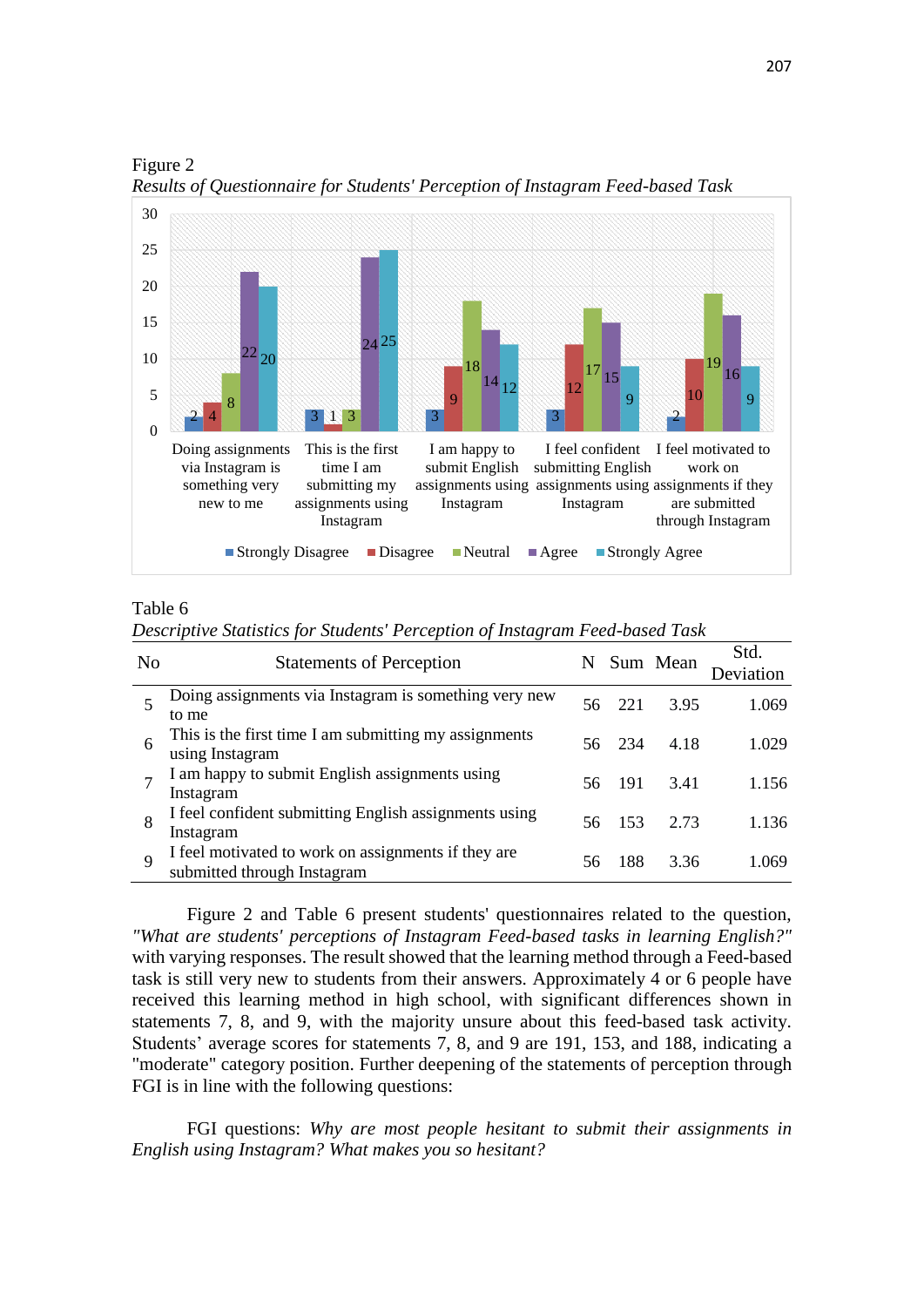Firstly, submitting assignments through IG makes me uneasy due to the difficulty in finding photos related to the topic of the project. Secondly, I am not confident in my English writing and am scared of being stereotyped due to my varying incoherent answer. (S42)

I also want to say that I rarely upload on my Instagram feed, and even when I do, only photos are uploaded without captions. I do not want to say that I am not happy or motivated, but I am not very good at writing in English. Many people will see my English writing, and I do not think I can provide an answer when a comment is posted *(being giggle)*. (S12)

I guess our reasons are the same, I feel motivated because learning English is something new and imperative for submitting assignments. However, I will make a significant effort to do it regularly by first translating it using a dictionary. Writing captions in English challenges one to learn, and it also makes us feel unconfident because we are still learning the language and bound to make mistakes, but the followers do not want to understand that fact. I do not hesitate to write in Indonesian, unlike in English. (S5)

The transcripts above represent students' opinions on their motivations, confidence, and feelings. Statements 7, 8, and 9 showed that the FGI is aware of the challenges associated with learning English. Students are not motivated to conduct Instagram feed-based tasks, and the majorities are not confident in their English skills. This inadequacy is because they are scared of online bullies, who do not hesitate to point out poor English skills.





*Results of Questionnaire for Students' Perception of Peer Feedback through Instagram*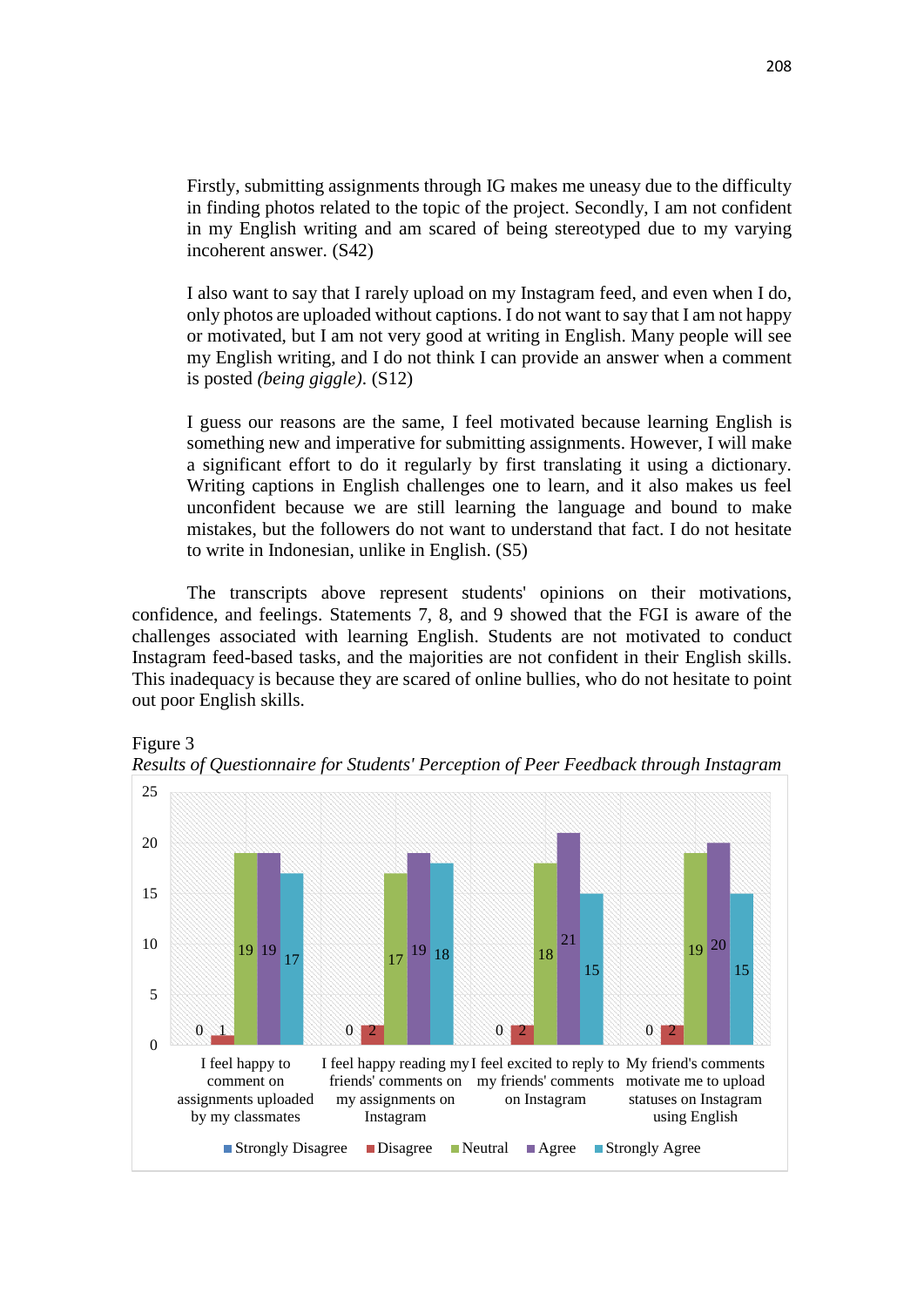Table 7

No Statements of Perception N Sum Mean Std. Deviation 10 I feel happy to comment on assignments uploaded by my classmates 56 220 3.93 .850 11 I feel happy reading my friends' comments on my assignments on Instagram 56 221 3.95 .883  $12 \times 1$  feel excited to reply to my friends' comments on Instagram 56 217 3.87 .854 13 My friend's comments motivate me to upload statuses on Instagram using English 56 216 3.86 .862

*Descriptive Statistics for Students' Perception of Peer Feedback through Instagram*

Figure 3 and Table 7 show that the questionnaire results regarding the question, *"What are students' perceptions of peer feedback through Instagram in learning English?"* is in the "high" category ranging from 191-235. There is a gap between the previous questions where students feel less confident in the feed-based tasks but happy and motivated in peer feedback activities. After further confirmation through FGI, the following is a transcript of students' answers.

FGI questions: *I am curious to know why most of you are not confident to conduct feed-based tasks but are comfortable in peer feedback, where you happily provide comments, excited to reply, as well as motivated to post status. Tell me your reason because the comment comes from the feed-based task!*

I like to comment on my friends' assignments in the caption and also read and provide replies to their input in mine. It is like doing virtual communication, and I do not hesitate even though I write in English because the process is interactive. (S9)

Yes, I enjoy reading and replying to my friends' comments. This is because we talk about anything and joke with each other even though our English is not necessarily correct. We also support and help each other to get better at learning English. I guess we are confident because not only self-emerged at the feature, but we are also together. Therefore, if bullying comes, we can handle it together. (S1)

Yeah, I could not agree more. I still have doubts about using English, but I feel motivated to write on my friends' captions because many comments are there. I am not alone that is why when I post, my friends also comment. Therefore, you have to comment, guys *(laughing)*. (S43)

The transcripts above show intensive interaction among students, which is capable of resolving their doubts about writing English. Although they are hesitant to post assignments in a caption feed, they do not hesitate to send messages to each other through comments. In conclusion, their self-confidence appears assuming they get motivated by other friends.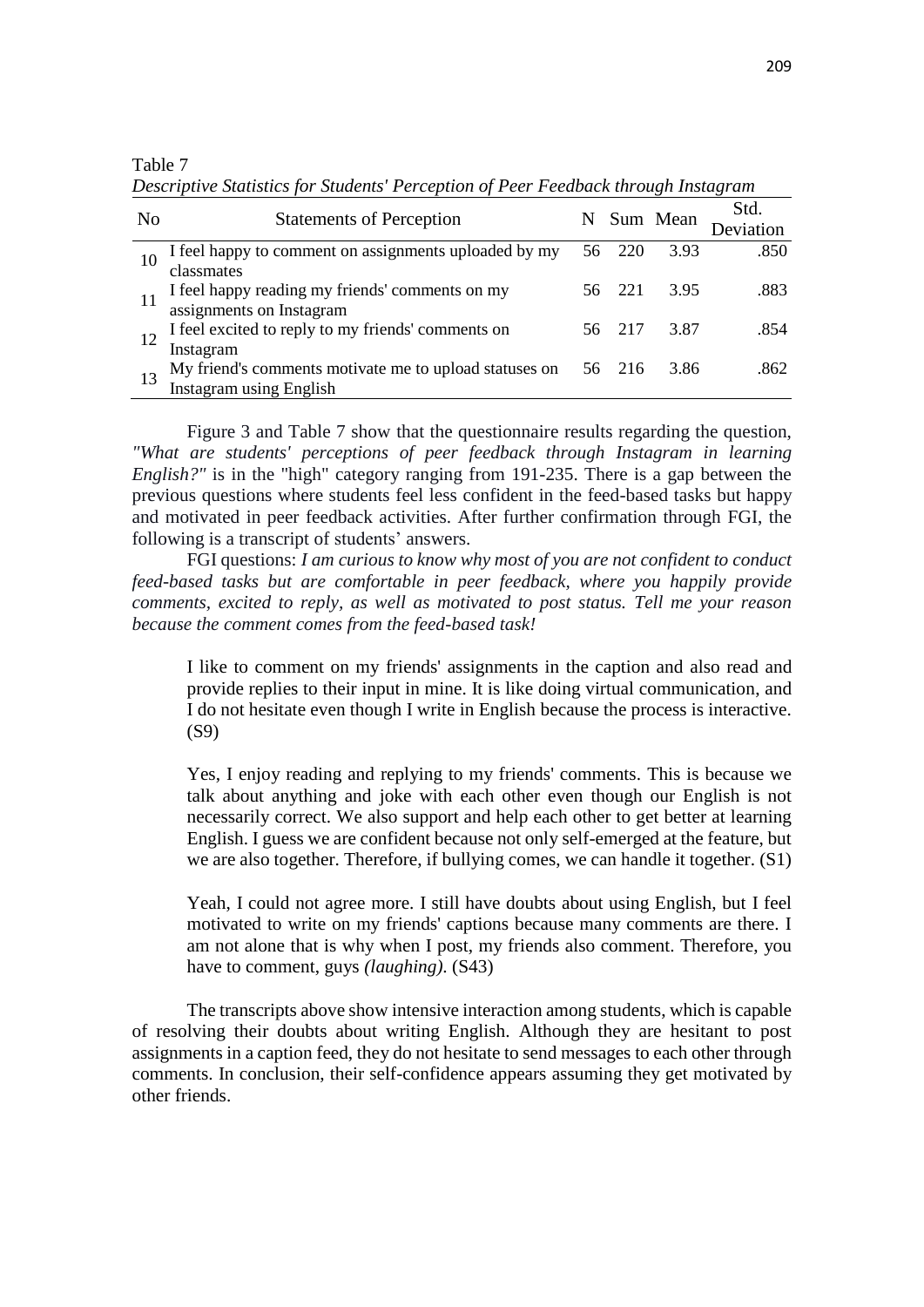## **Discussion**

This research addressed the literature gap by investigating the impacts of Instagram use on acquiring a second language with feedback used as a tool for students to enhance their writing skills. Students had been exposed to online L2 learning through feed-based tasks and peer feedback. However, this research differed from others by using the main feature of Instagram for giving and taking. It further tried to examine whether this activity improved students' motivation and confidence to use English, which led to the discovery of how classroom situations moved into Instagram feed. This platform is a social networking tool used to obtain and share information daily. It is also a potential tool used by teachers for instructional reasons, particularly in higher education settings.

The research results shown in Figures 1-3 and Tables 4-7 were from the descriptive and in-depth analysis of FGI obtained from students' participation in special treatment classes for Instagram's application asynchronous learning media. The researcher and lecturers gave four writing assignments during the four meetings, where students had to upload the assignment on the Instagram Feed as a caption. The writing assignment was *"Tell me about yourself!" "Why are Law Major and Sekolah Tinggi Ilmu Hukum Pengayoman your study choice?" "What is your idea?" "According to you, why do some people select to commit misdemeanors?"* Students were instructed to provide comments, feedback, or reinforcement on their friends' captions, inviting solid interaction in the Instagram comment section.

The results related to students' use of Instagram showed that it is used by more than 80%to share and get information. According to Oliveira (2022), the popularity of this platform as a social networking tool is because it provides easy access for users anywhere and at any time (Oliveira et al., 2022). More than half of the students doubted its effectiveness when it was introduced as a place to hone English writing skills through captions. Only 48% were motivated to use it due to inadequate support from the environment.

According to Gonulal (2019), the experience of ELL in using Instagram as a MALL tool is mostly beneficial (Gonulal, 2019) because this platform influences students' motivation, engagement, and attitudes (Rajendran & Yunus, 2021; Sari & Wahyudin, 2019; Yeh & Mitric, 2019). This is similar to Nirmalasari & Liliani's (2022) research, stating that the Instagram application is effective and easy to use in online learning (Nirmalasari & Liliani, 2022). Katz & Nandi (2021) stated that this platform enables educators complete L2 learning, share unique and exciting material, and continue to provide teaching points even after formal classes are over (Katz & Nandi, 2021). Overall, the findings of this research indicated that Instagram as a social media platform can be used as a forum for sharing and obtaining information in both Indonesian and English.

Education experts have not given sporadic attention to Instagram, and its use as a medium for writing prompts in captions, specifically in universities (Carpenter et al., 2020). More than 82% of students used in this research found Instagram as a medium for sharing something new through feed-based tasks. However, when asked about their perceptions, only about 45% were happy, confident, and motivated toward the feed-based task. The "medium" category was not because the task was boring or difficult but due to students' weakness in English. Gonulal and Yeh (2019) stated several benefits associated with utilizing this type of social media in learning the English language (Gonulal, 2019;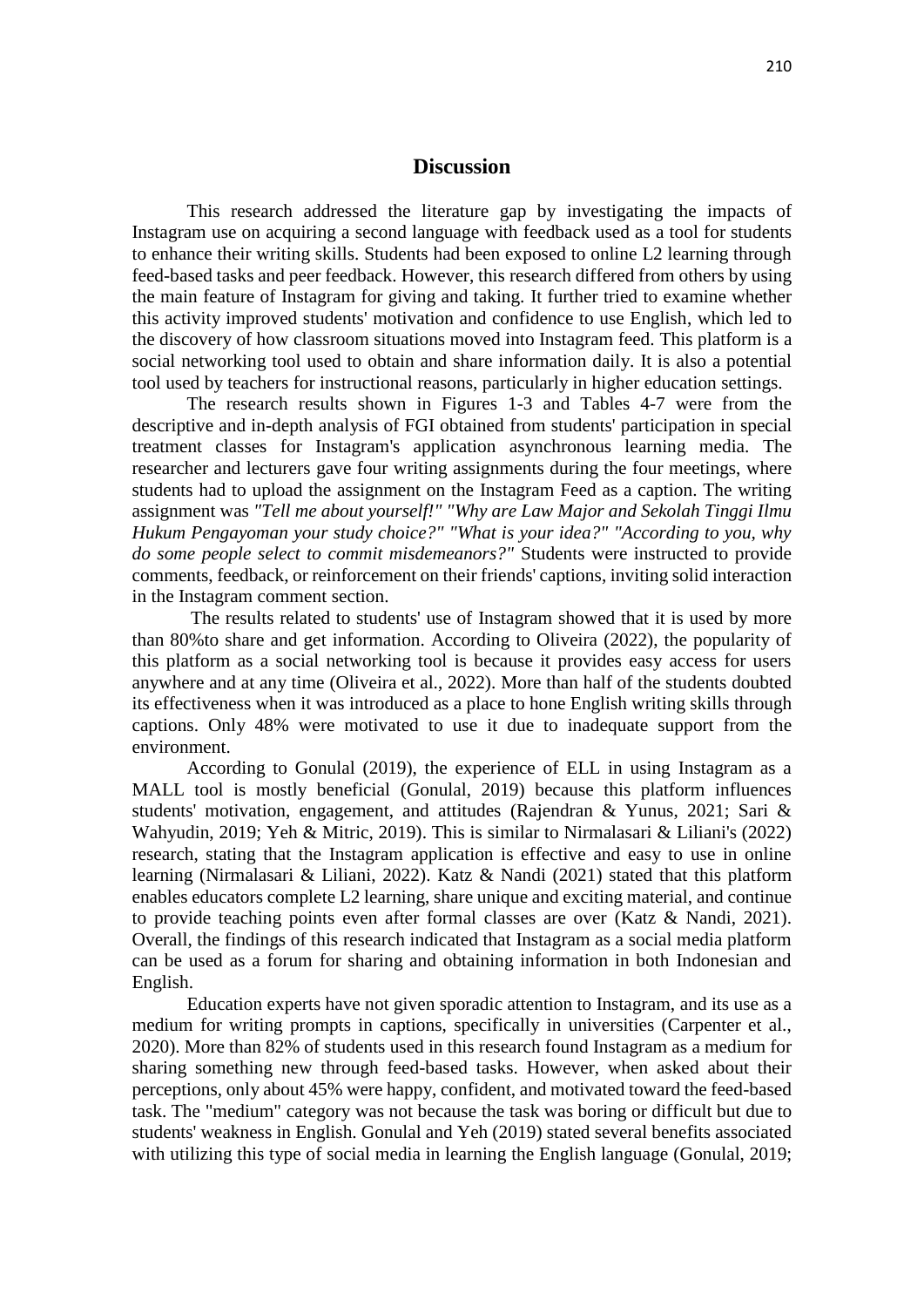Yeh & Mitric, 2019). Some students revealed that the feed-based task was a challenging and unique activity, specifically enhancing their writing skills. Ramalia (2021) stated that Instagram is a suitable platform for writing classes because it is fun and reliable. Students can visualize what they wrote using pictures (Ramalia, 2021). Tarigan (2001) stated that Instagram provides positive feedback to promote students to be spatially and linguistically aware of their English writing any time and anywhere (Tarigan et al., 2021).

From the feed-based task activities, students were actively involved and immersed in using English to communicate by answering questions from colleagues and making comments (peer feedback). The research results related to this variable indicated the accumulation of student answers in the "high" category because more than 64% felt very excited to comment on their friends' assignments and read their comments. This was roughly students' perception of peer feedback through Instagram in learning English. Therefore, they tend to be highly motivated when interacting with friends. Language weakness was not an excuse assuming students were actively involved in communication, even in English. Erarslan (2019) reported that Instagram is the original medium for practicing language or interacting with others. Students are not worried about making mistakes while participating in discussions or leaving comments because they can voice their ideas and opinions (Erarslan, 2019). Tan and Chen (2022) found that online peer feedback is vital in collaborative learning in another research. This technique improves comprehension and aids providers, and recipients in honing their metacognitive skills while reinforcing that interaction and collaboration assist students in the classroom (Tan & Chen, 2022).

The benefit of Instagram is that feed-based tasks give students the possibility of being interested in writing captions. The platform has images or videos to help them organize effective writing and provides opportunities for improvement, specifically in organization, coherence, and theme development. It can also give students a stronger sense of authenticity and purpose in their writing because their posts are visible to all. Students motivate themselves to produce well-organized written content.

Teachers can use this opportunity to instruct students to provide comments or criticize their friends' feeds because it helps to enhance their ability to communicate interactively, which is beneficial to educational stakeholders.

## **Conclusion**

This research evaluated how students feel about deploying an Instagram feedbased task and peer feedback as a MALL tool to enhance their English learning capability. It facilitated writing prompts through captions and interaction through comments leading to more meaningful learning experiences. Therefore, based on the findings, most students were familiar with Instagram to share and obtain information, making it possible to flip it into an L2 learning tool. Students' poor English skills impacted their lack of motivation, interest, and confidence in participating in flipping Instagram as a medium of writing activities using feed-based tasks. In contrast, peer feedback increased their motivation to interact with their friends using English.

This research has implications for elements of English education. Firstly, EFL teachers use Instagram as a MALL tool through its feed-based and peer feedback assignments for students in L2 class to practice their writing skills. This strategy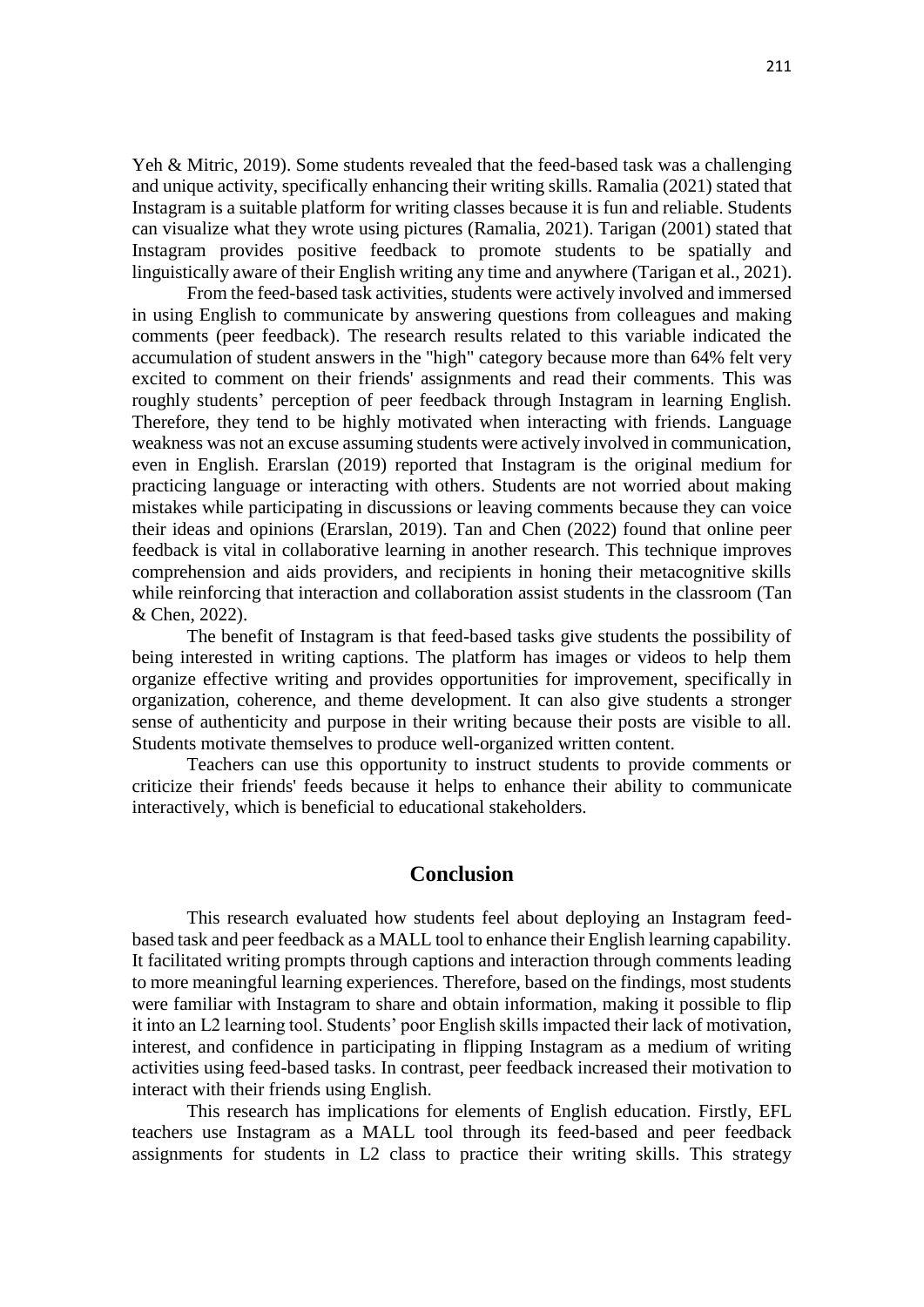stimulated students' engagement and enabled teachers to try other social networking tools with roughly the same function. Secondly, this activity allows students to gain many new learning experiences and open their horizons. This is because the tool closest to them had a positive impact on developing their capacity, especially writing skills. Thirdly, for material developers, this strategy can be incorporated into learning media, specifically for students who require collaboration. This indicates the findings of this research have a more positive impact on collaborative and interactive activities. Fourthly, it can be used for applied linguistics on Instagram or other social networking tools to solve languagebased problems, such as writing, listening, speaking, and reading skills.

This research also has some limitations. First, the sample size was limited, hence, the results only represent the location where it was conducted. This means subsequent research is expected to consider a larger sample size to produce more generalizable results. Second, it only looked at one social networking tool, which means it is imperative to consider another application as the MALL tool. Third, this small-scale research designed a simple questionnaire to target teenagers using Instagram. A complete survey needs to be used in future research to assess better language learners' mobile attitudes and habits. Fourth, because this current research only looks at how students perceive Instagram as a MALL through tasking and commenting, subsequent ones need to investigate other aspects of students' engagement, such as emotional, cognitive, and behavioral engagement, social, reflective, and goal-clarity. Research on attention will provide further insight into Instagram's potential to engage students in language acquisition.

However, irrespective of these drawbacks, this current research found that Instagram, as a MALL tool, can be used in L2 learning. The availability of the "caption" feature in the feed menu can be used as a task-based activity through writing assignments. The "comment" feature can be a space for student interaction through peer feedback to provide reinforcement and constructive criticism to one another. As a result, language teachers need to promote students to utilize Instagram and other social networking platforms to achieve maximum exposure to the target language outside of the classroom.

#### **Acknowledgment**

The authors are grateful to the Indonesian Education Fund Management Institute (LPDP) and the Education Service Centre (Puslapdik) under the auspices of the Ministry of Education, Culture, Research, and Technology (Kemendikbudristek) for the scholarship provided to conduct this research under the scheme Indonesia Education Scholarship (BPI).

## **References**

- Abri, A. Al, Baiman, S. Al, & Bahlani, S. Al. (2021). The role of Web-based peer feedback in advancing EFL essay writing. *Computer-Assisted Language Learning Electronic Journal (CALL-EJ)*, *22*(1), 374–390. http://callej.org/journal/22-1/Al Abri-Al Baimani-Al Bahlani2021.pdf
- Ahmadi, Z., & Tabatabaei, O. (2021). Effects of using Instagram on Iranian intermediate autonomous/dependent EFL learners' learning of pictorial metaphors. *Journal of*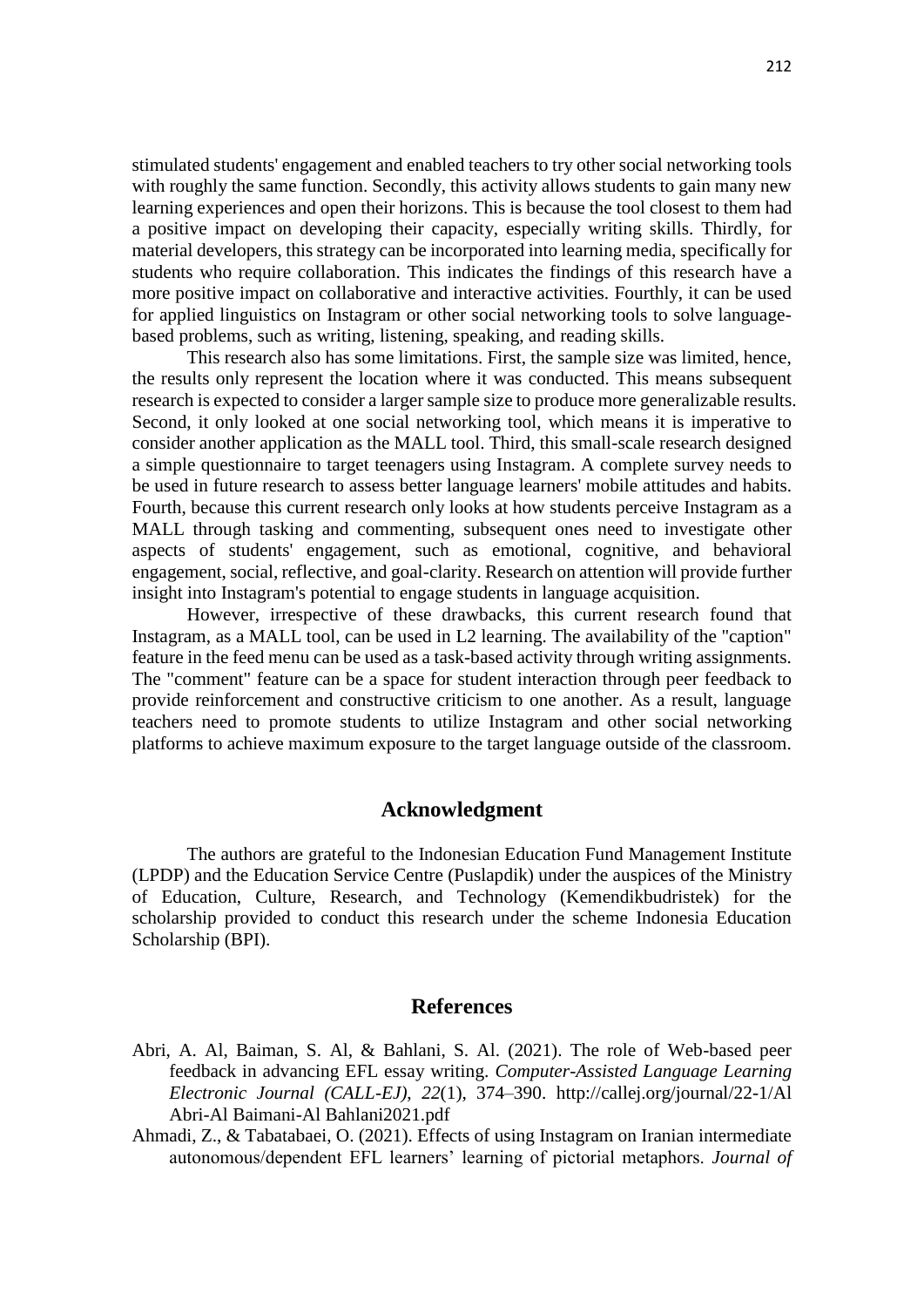*Practical Studies in Education*, *2*(5), 11–25. https://doi.org/10.46809/jpse.v2i5.29

- Akkaş, C., Bakırtaş, H., & Çiftçi, S. (2020). 'Narsistagram': Instagram kullanımında narsisizm. *Selçuk İletişim*, *13*(1), 130–15. https://dergipark.org.tr/tr/pub/josc/issue /52040/609111
- Al-Ahdal, A. A. M. H., & Alharbi, M. A. (2021). MALL in collaborative learning as a vocabulary-enhancing tool for EFL learners: A study across two universities in Saudi Arabia. *SAGE Open*, *11*(1), 2158244021999062. https://doi.org/10.1177/ 2158244021999062
- Ali, M. M. (2021). Exploring the effects of Instagram as a mobile-assisted language learning tool on EFL learners. *Sci.Int.(Lahore)*, *33*(6), 417–422. http://www.sciint.com/pdf/637758064090144078.edited.pdf
- Ali, M. M., Yasmin, T., & Ahmed, K. (2021). Using Whatsapp as MALL tool to enhance ESL learners' performance in Pakistan. *XIlkogretim Online - Elementary Education Online*, *20*(5), 2480–2494. https://doi.org/10.17051/ilkonline.2021.05.270
- Anas, I., Basri, M., & Musdariah, A. (2022). Digital language teacher professional development from a CALL perspective: Perceived knowledge and activeness in ECCR. *Computer Assisted Language Learning Electronic Journal (CALL-EJ)*, *23*(1), 1–21. http://www.callej.org/journal/23-1/Anas-Basri-Musdariah2022.pdf
- Baytekin, M. E., & Su-Bergil, A. (2021). The use of Web 2.0 tools in the foreign language classroom. *Journal of Educational and Social Research*, *10*(2), 104–115. https://doi.org/10.36941/jesr-2020-0037
- Beyranvand, S., & Rahmatollahi, M. (2021). The effects of MALL on language learners' mastery of technical collocation: Use of Instagram and Adobe Connect. *Turkish Journal of Computer and Mathematics Education*, *12*(11), 6697–6709. https://turcomat.org/index.php/turkbilmat/article/view/7085
- Boonmoh, A., Jumpakate, T., & Karpklon, S. (2022). A close look at the use of technology by Thai teachers in secondary EFL classrooms. *Computer Assisted Language Learning Electronic Journal (CALL-EJ)*, *23*(1), 78–107. http://callej.org/journal/23-1/Boonmoh-Jumpakate-Karpklon2022.pdf
- Carpenter, J. P., Morrison, S. A., Craft, M., & Lee, M. (2020). How and why are educators using Instagram? *Teaching and Teacher Education*, *96*, 1–14. https://doi.org/10.1016/j.tate.2020.103149
- Carvalho, A. R., & Santos, C. (2022). Developing peer mentors' collaborative and metacognitive skills with a technology-enhanced peer learning program. *Computers and Education Open*, *3*, 100070. https://doi.org/10.1016/j.caeo.2021.100070
- Carvalho, L., Nicholson, T., Yeoman, P., & Thibaut, P. (2020). Space matters: Framing the New Zealand learning landscape. *Learning Environments Research*, *23*(3), 307– 329. https://doi.org/10.1007/s10984-020-09311-4
- Conklin, R. (2021). A cabinet of curiosities, a dwelling place: Weekly writing on Instagram as multimodal praxis. *Prompt: A Journal of Academic Writing Assignments*, *5*(2 SE-Articles). https://doi.org/10.31719/pjaw.v5i2.78
- Demir, B., & Sönmez, G. (2021). Generation Z students' expectations from English language instruction. *Journal of Language and Linguistic Studies*, *17*(Special Issue 1), 683–701. https://www.jlls.org/index.php/jlls/article/view/2253
- Doan, N. T. L. H. (2018). Influences on smartphone adoption by language learners. *Computer Assisted Language Learning (CALL-EJ)*, *19*(2), 26–60. http://callej.org/journal/19-2/Nguyen2018.pdf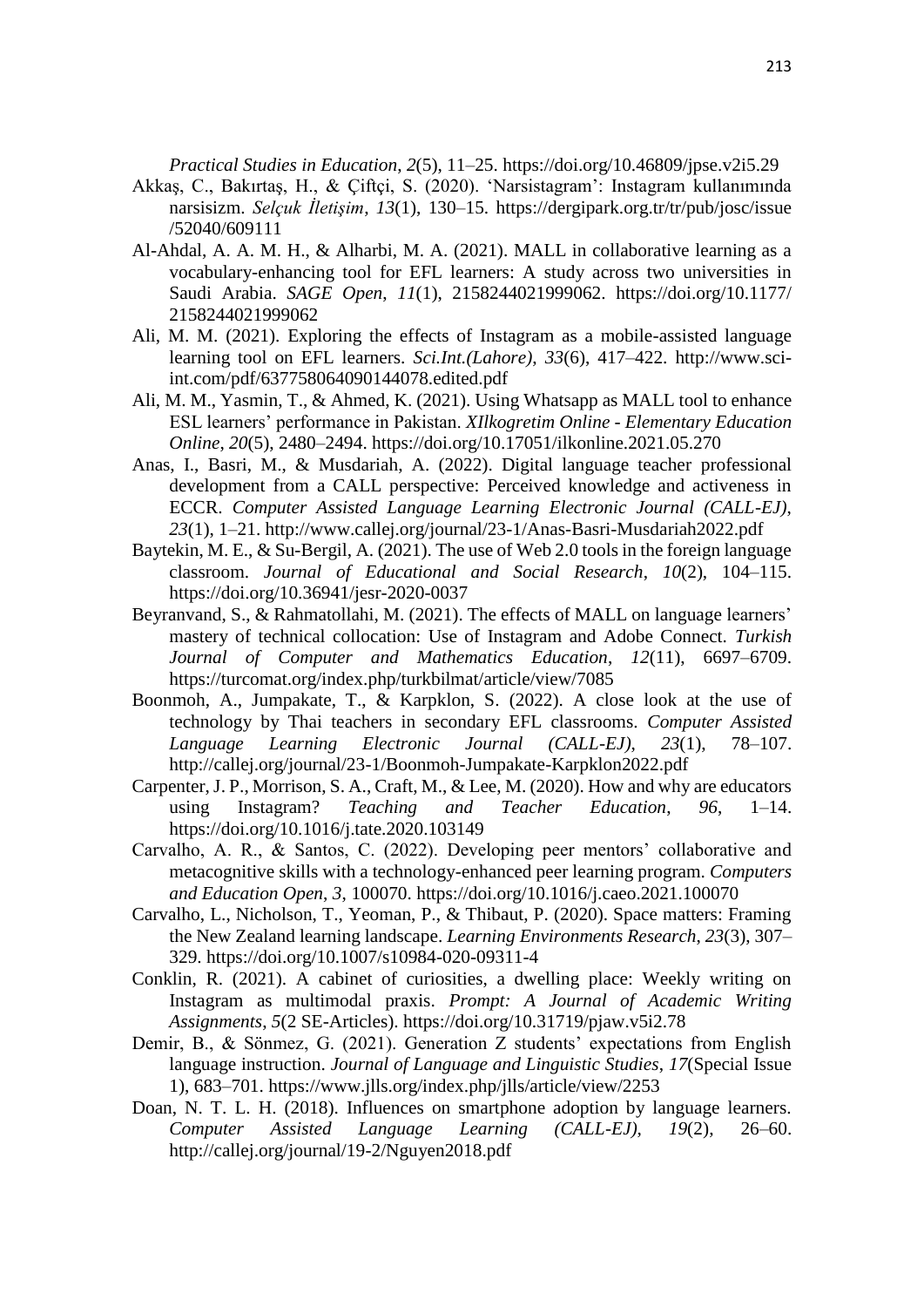- Erarslan, A. (2019). Instagram as an education platform for EFL learners. *TOJET: The Turkish Online Journal of Educational Technology*, *18*(3), 54–69. http://www.tojet. net/articles/v18i3/1835.pdf
- Gonulal, T. (2019). The use of Instagram as a mobile-assisted language learning tool. *Contemporary Educational Technology*, *10*(3), 309–323. https://doi.org/10.30935/ cet.590108
- Guo, S. (2022). How to creatively flip to online learning environments: A showcase of design and tools for an award-winning, online language teaching project. *Computer Assisted Language Learning Electronic Journal (CALL-EJ)*, *23*(1), 43–62. http://callej.org/journal/23-1/Guo2022.pdf
- Hentasmaka, D., & Cahyono, B. Y. (2021). Peer feedback uptakes and outcomes across EFL students' proficiency levels: A study at tertiary education in Indonesia. *International Journal of Instruction*, *14*(3), 271–286. https://doi.org/10.29333/iji. 2021.14316a
- Hou, Z., & Aryadoust, V. (2021). A review of the methodological quality of quantitative mobile-assisted language learning research. *System*, *100*, 102568. https://doi.org/10. 1016/j.system.2021.102568
- Katz, M., & Nandi, N. (2021). Social media and medical education in the context of the Covid-19 pandemic: Scoping review. *JMIR Med Educ*, *7*(2), e25892. https://doi.org/ 10.2196/25892
- Koul, S., & Nayar, B. (2020). The holistic learning educational ecosystem: A classroom 4.0 perspective. *Higher Education Quarterly*, 1–15. https://doi.org/10.1111/hequ. 12271
- Lam, S. T. E. (2021). A web-based feedback platform for peer and teacher feedback on writing: An activity theory perspective. *Computers and Composition*, *62*, 102666. https://doi.org/10.1016/j.compcom.2021.102666
- Manca, S., Passarelli, M., & Rehm, M. (2022). Exploring tensions in Holocaust museums' modes of commemoration and interaction on social media. *Technology in Society*, *68*, 101889. https://doi.org/10.1016/j.techsoc.2022.101889
- Miles, M. B., Huberman, A. M., & Saldana, J. (2019). *Qualitative data analysis: A methods sourcebook (fourth edit)*. SAGE Publications. https://us.sagepub.com/enus/nam/qualitative-data-analysis/book246128
- Navarro-pablo, M., López-gándara, Y., & García-jiménez, E. (2019). The use of digital resources and materials in and outside the bilingual classroom. *Media Education Research Journal*, *59*(2), 83–92. https://doi.org/10.3916/C59-2019-08
- Nirmalasari, V., & Liliani, E. (2022). The use of Instagram as a media for Indonesian learning assignments. *International Journal of Linguistics, Literature and Translation*, *5*(1), 122–129. https://doi.org/10.32996/ijllt.2022.5.1.17
- Oliveira, L. M., Pilecco, K. da S., de Souza, D. F., de Oliveira, C. A., & Zanatta, F. B. (2022). Main uses of Instagram in oral health research–A scoping review. *Health Policy and Technology*, *11*(1), 100605. https://doi.org/10.1016/j.hlpt.2022.100605
- Pham, T. N., & Lai, P. H. (2022). Usage and acceptance of mobile devices for English language learning by Vietnamese teenagers. *Computer Assisted Language Learning Electronic Journal (CALL-EJ)*, *23*(1), 466–491. http://callej.org/journal/23-1/Pham-Lai2022.pdf
- Rajendran, T., & Yunus, M. M. (2021). A systematic literature review on the use of mobile-assisted language learning (MALL) for enhancing speaking skills among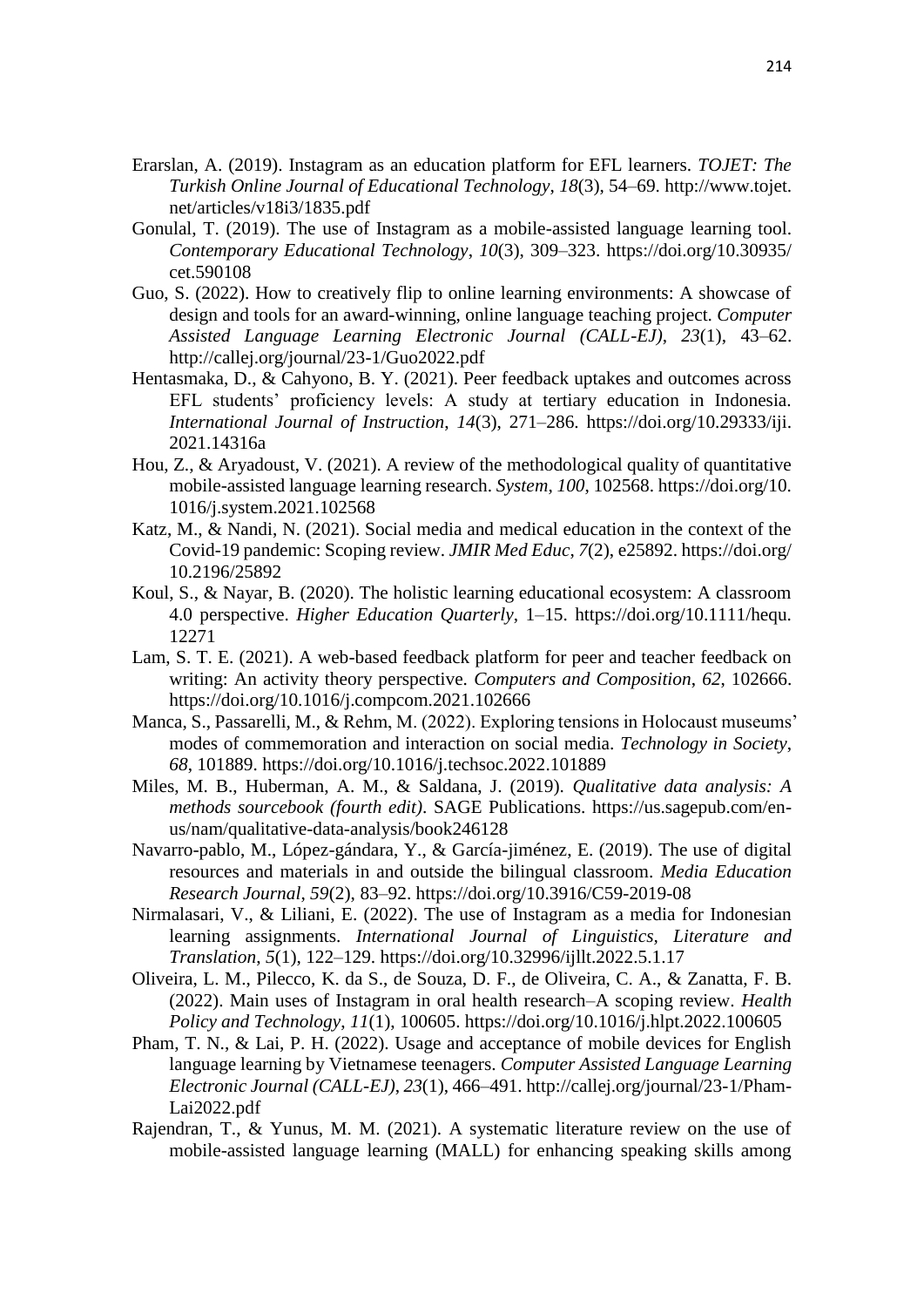ESL and EFL learners. *International Journal of Academic Research in Progressive Education and Development*, *10*(1), 586–609. https://doi.org/10.6007/IJARPED /v10-i1/8939

- Ramalia, T. (2021). The students' perspective of using Instagram as a writing assignment platform. *J-SHMIC : Journal of English for Academic*, *8*(2), 122–131. https://doi.org/10.25299/jshmic.2021.vol8(2).7433
- Rasyiid, R. N., Maulina, M., Resueňo, C. P., Nasrullah, R., & Rusli, T. I. (2021). Instagram usage in learning English: A literature review. *Tell: Teaching of English Language and Literature Journal*, *9*(2), 133–146. https://doi.org/10.30651/tell.v9i2. 9482
- Saputri, N. R. (2021). Instagram reels as a media in writing procedure text for the ninth grade students of SMPN 1 Pageruyung academic year 2021/2022. *De\_Journal (Dharmas Education Journal)*, *2*(2), 329–336. https://ejournal.undhari.ac.id/index. php/de\_journal/article/view/519
- Sari, F. M., & Wahyudin, A. Y. (2019). Undergraduate students' perceptions toward blended learning through Instagram in English for business class. *International Journal of Language Education*, *3*(1), 64–73. https://doi.org/10.26858/ijole.v1i1. 7064
- Sudijono, A. (2011). *Pengantar Statistik Pendidikan* (1st ed.). Rajawali Pers.
- Sugiyono. (2013). *Metodelogi Penelitian Kuantitatif, Kualitatif Dan R&D*. Alfabeta.
- Sürüç Sen, N. (2021). A critical review on the mobile assisted language learning with a focus on empirical studies. *Journal of Learning and Teaching in Digital Age*, *6*(2), 117–126. https://dergipark.org.tr/en/pub/joltida/issue/63505/961469
- Tan, J. S. H., & Chen, W. (2022). Peer feedback to support collaborative knowledge improvement: What kind of feedback feed-forward? *Computers & Education*, 104467. https://doi.org/10.1016/j.compedu.2022.104467
- Tarigan, K. E., Sawalmeh, M. H., & Stevani, M. (2021). Storytelling in Instagram: Exploring a creative learning in digital era. *International Journal of English Language Studies*, *3*(12), 01–09. https://doi.org/10.32996/ijels.2021.3.12.1
- Wagner, K. (2021). Using Instagram for language learning. *Second Language Research & Practice*, *2*(1), 154–164. http://hdl.handle.net/10125/69864
- Woods, K. (2020). The development and design of an interactive digital training resource for personal tutors. *Frontiers in Education*, *5*, 1–11. https://doi.org/10.3389/feduc. 2020.00100
- Wrigglesworth, J. (2019). Using smartphones to extend interaction beyond the EFL classroom. *Computer Assisted Language Learning Electronic Journal (CALL-EJ)*, *33*(4), 413–434. https://doi.org/10.1080/09588221.2019.1569067
- Yeh, E., & Mitric, S. (2019). Voices to be heard: Using social media for digital storytelling to foster language learners' engagement. *TESL-EJ*, *23*(2), 1–15. https://www.tesl-ej.org/wordpress/issues/volume23/ej90/ej90int/
- Zai, D. S. M. (2021). Mobile-assisted language learning (MALL) for higher education instructional practices in EFL/ESL Contexts: A recent review of literature. *Computer Assisted Language Learning Electronic Journal (CALL-EJ)*, *22*(1), 290– 317. http://callej.org/journal/22-1/Zain-Bowles2021.pdf
- Zhang, Y., Pi, Z., Chen, L., Zhang, X., & Yang, J. (2021). Online peer assessment improves learners' creativity:not only learners' roles as an assessor or assessee, but also their behavioral sequence matter. *Thinking Skills and Creativity*, *42*, 100950.